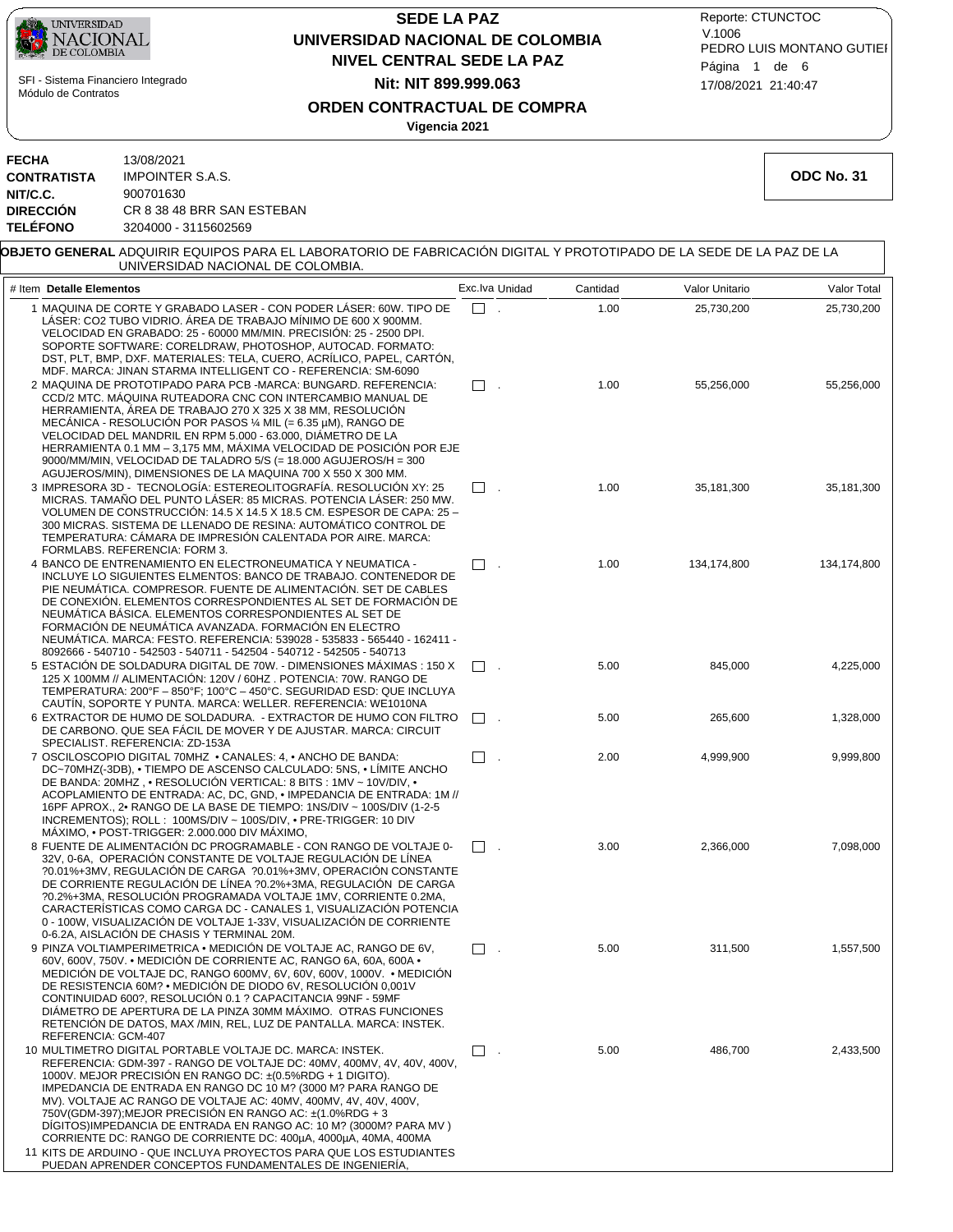| UNIVERSIDAD<br>NACIONAL<br>DE COLOMBIA<br>SFI - Sistema Financiero Integrado<br>Módulo de Contratos |                                                                                                          |                                                                                                                                                                                                                                                                                                                                                                                                                                                                                                                                                                                                                                                                                                                                                                                                                                                                                                                                                                                                                                                                                                                                                                                                                                                                                                                                                                                                                                                                                                                                                                                                                                                                                                                                                                                                                                                                                                                                                                                                                                                                                                                                                                                                                                                                                                      | <b>SEDE LA PAZ</b><br>UNIVERSIDAD NACIONAL DE COLOMBIA<br><b>NIVEL CENTRAL SEDE LA PAZ</b><br>Nit: NIT 899.999.063 |          |                        |             |  |
|-----------------------------------------------------------------------------------------------------|----------------------------------------------------------------------------------------------------------|------------------------------------------------------------------------------------------------------------------------------------------------------------------------------------------------------------------------------------------------------------------------------------------------------------------------------------------------------------------------------------------------------------------------------------------------------------------------------------------------------------------------------------------------------------------------------------------------------------------------------------------------------------------------------------------------------------------------------------------------------------------------------------------------------------------------------------------------------------------------------------------------------------------------------------------------------------------------------------------------------------------------------------------------------------------------------------------------------------------------------------------------------------------------------------------------------------------------------------------------------------------------------------------------------------------------------------------------------------------------------------------------------------------------------------------------------------------------------------------------------------------------------------------------------------------------------------------------------------------------------------------------------------------------------------------------------------------------------------------------------------------------------------------------------------------------------------------------------------------------------------------------------------------------------------------------------------------------------------------------------------------------------------------------------------------------------------------------------------------------------------------------------------------------------------------------------------------------------------------------------------------------------------------------------|--------------------------------------------------------------------------------------------------------------------|----------|------------------------|-------------|--|
|                                                                                                     |                                                                                                          |                                                                                                                                                                                                                                                                                                                                                                                                                                                                                                                                                                                                                                                                                                                                                                                                                                                                                                                                                                                                                                                                                                                                                                                                                                                                                                                                                                                                                                                                                                                                                                                                                                                                                                                                                                                                                                                                                                                                                                                                                                                                                                                                                                                                                                                                                                      | <b>ORDEN CONTRACTUAL DE COMPRA</b><br>Vigencia 2021                                                                |          |                        |             |  |
| <b>FECHA</b><br><b>CONTRATISTA</b><br>NIT/C.C.<br><b>DIRECCIÓN</b><br><b>TELÉFONO</b>               | 13/08/2021<br><b>IMPOINTER S.A.S.</b><br>900701630<br>CR 8 38 48 BRR SAN ESTEBAN<br>3204000 - 3115602569 |                                                                                                                                                                                                                                                                                                                                                                                                                                                                                                                                                                                                                                                                                                                                                                                                                                                                                                                                                                                                                                                                                                                                                                                                                                                                                                                                                                                                                                                                                                                                                                                                                                                                                                                                                                                                                                                                                                                                                                                                                                                                                                                                                                                                                                                                                                      |                                                                                                                    |          |                        | ODC No. 31  |  |
| # Item Detalle Elementos                                                                            |                                                                                                          |                                                                                                                                                                                                                                                                                                                                                                                                                                                                                                                                                                                                                                                                                                                                                                                                                                                                                                                                                                                                                                                                                                                                                                                                                                                                                                                                                                                                                                                                                                                                                                                                                                                                                                                                                                                                                                                                                                                                                                                                                                                                                                                                                                                                                                                                                                      | Exc.lva Unidad                                                                                                     | Cantidad | Valor Unitario         | Valor Total |  |
|                                                                                                     |                                                                                                          | ASPECTOS CLAVE DE LA MECA TRÓNICA Y LA PROGRAMACIÓN DE MATLAB Y                                                                                                                                                                                                                                                                                                                                                                                                                                                                                                                                                                                                                                                                                                                                                                                                                                                                                                                                                                                                                                                                                                                                                                                                                                                                                                                                                                                                                                                                                                                                                                                                                                                                                                                                                                                                                                                                                                                                                                                                                                                                                                                                                                                                                                      | $\mathbf{L}$                                                                                                       | 5.00     | 1,937,500              | 9,687,500   |  |
| <b>12 RESINAS</b>                                                                                   | SIMULINK. MARCA: ARDUINO. REFERENCIA: AKX00022                                                           |                                                                                                                                                                                                                                                                                                                                                                                                                                                                                                                                                                                                                                                                                                                                                                                                                                                                                                                                                                                                                                                                                                                                                                                                                                                                                                                                                                                                                                                                                                                                                                                                                                                                                                                                                                                                                                                                                                                                                                                                                                                                                                                                                                                                                                                                                                      | КG<br>$\Box$                                                                                                       | 1.00     | 1,501,500              | 1,501,500   |  |
|                                                                                                     |                                                                                                          |                                                                                                                                                                                                                                                                                                                                                                                                                                                                                                                                                                                                                                                                                                                                                                                                                                                                                                                                                                                                                                                                                                                                                                                                                                                                                                                                                                                                                                                                                                                                                                                                                                                                                                                                                                                                                                                                                                                                                                                                                                                                                                                                                                                                                                                                                                      |                                                                                                                    |          | <b>Total Elementos</b> | 288,173,100 |  |
|                                                                                                     |                                                                                                          |                                                                                                                                                                                                                                                                                                                                                                                                                                                                                                                                                                                                                                                                                                                                                                                                                                                                                                                                                                                                                                                                                                                                                                                                                                                                                                                                                                                                                                                                                                                                                                                                                                                                                                                                                                                                                                                                                                                                                                                                                                                                                                                                                                                                                                                                                                      |                                                                                                                    |          | <b>IVA</b><br>19.00%   | 54,752,889  |  |
|                                                                                                     |                                                                                                          |                                                                                                                                                                                                                                                                                                                                                                                                                                                                                                                                                                                                                                                                                                                                                                                                                                                                                                                                                                                                                                                                                                                                                                                                                                                                                                                                                                                                                                                                                                                                                                                                                                                                                                                                                                                                                                                                                                                                                                                                                                                                                                                                                                                                                                                                                                      |                                                                                                                    |          | Valor Total            | 342,925,989 |  |
| <b>ANEXOS</b>                                                                                       | PRESENTADAS /// LISTA DE CHEQUEO.                                                                        | SOLICITUD DE CDP LP.ABS 22-2021 DE FECHA 05 DE MAYO DE 2021 Y LP.ABS 40-2021 DE FECHA 04 DE JUNIO DE 2021 /// CDP<br>191 DE 2021 Y CDP 240 DE 2021 /// SOLICITUD DE ORDEN CONTRACTUAL LP.CONT 74A-2021 DE FECHA 12 DE AGOSTO DE<br>2021 /// ESTUDIO DE MERCADO CON TODOS SUS ANEXOS /// INVITACIÓN DIRECTA DAF 56-2021 DE FECHA 24 DE JUNIO DE<br>2021 /// OFERTA PRESENTADA POR EL CONTRATISTA DE FEHCA 30 DE JUNIO DE 2021 /// DOCUMENTOS DEL CONTRATISTA:<br>RUT, CERTIFICADO DE EXISTENCIA Y REPRESENTACIÓN LEGAL, CÉDULA DE CIUDADANÍA DEL REPRESENTANTE LEGAL,<br>CERTIFICADO DE PAGO DE APORTES A SEGURIDAD SOCIAL Y PARAFISCALES /// INFORME DE EVALUACIÓN DE OFERTAS                                                                                                                                                                                                                                                                                                                                                                                                                                                                                                                                                                                                                                                                                                                                                                                                                                                                                                                                                                                                                                                                                                                                                                                                                                                                                                                                                                                                                                                                                                                                                                                                                        |                                                                                                                    |          |                        |             |  |
| <b>VALOR</b>                                                                                        |                                                                                                          | TRESCIENTOS CUARENTA Y DOS MILLONES NOVECIENTOS VEINTICINCO MIL NOVECIENTOS OCHENTA Y NUEVE PESOS<br>M/CTE *** (\$342,925,989) INCLUIDO IVA, MÁS \$1,371,704 DE IMPUESTO DE CONTRIBUCIÓN ESPECIAL                                                                                                                                                                                                                                                                                                                                                                                                                                                                                                                                                                                                                                                                                                                                                                                                                                                                                                                                                                                                                                                                                                                                                                                                                                                                                                                                                                                                                                                                                                                                                                                                                                                                                                                                                                                                                                                                                                                                                                                                                                                                                                    |                                                                                                                    |          |                        |             |  |
| <b>SUPERVISOR</b>                                                                                   |                                                                                                          | CAMACHO NAVARRO MARIA MARCELA - 39689985                                                                                                                                                                                                                                                                                                                                                                                                                                                                                                                                                                                                                                                                                                                                                                                                                                                                                                                                                                                                                                                                                                                                                                                                                                                                                                                                                                                                                                                                                                                                                                                                                                                                                                                                                                                                                                                                                                                                                                                                                                                                                                                                                                                                                                                             |                                                                                                                    |          |                        |             |  |
| <b>ESPECIFICAS:</b><br>LA UNIVERSIDAD.<br>VALLEDUPAR KM 2-100.<br>HABILES.                          | (CESAR), EN LA CARRETERA VÍA LA PAZ VALLEDUPAR KM 2-100.                                                 | EN VIRTUD DE LA PRESENTE ORDEN CONTRACTUAL, EL CONTRATISTA SE OBLIGA A CUMPLIR LAS SIGUIENTES OBLIGACIONES<br>1. GARANTIZAR EL DESARROLLO DEL OBJETO CONTRACTUAL DE ACUERDO CON LAS ESPECIFICACIONES TÉCNICAS SUMINISTRADAS POR<br>2. PRESENTAR CON LA PROPUESTA CATÁLOGOS, FICHAS TÉCNICAS DETALLADAS O LA DOCUMENTACIÓN QUE PERMITA EVALUAR Y<br>CONSTATAR EL CUMPLIMIENTO DE LAS ESPECIFICACIONES Y REQUERIMIENTOS.<br>3. CONSULTAR CON EL SUPERVISOR ASIGNADO AL PROYECTO, DE MANERA OPORTUNA, CUALQUIER POSIBLE AMBIGÜEDAD, O DUDA QUE<br>CONSIDERE NECESARIO EN LAS ESPECIFICACIONES PARA EL CORRECTO DESARROLLO DEL PROYECTO.<br>4. REALIZAR LA ENTREGA DE TODOS LOS ELEMENTOS EN EL CAMPUS DE LA SEDE DE LA PAZ, UBICADO EN EL MUNICIPIO DE LA PAZ<br>5. ASUMIR EL VALOR DEL TRANSPORTE Y LOS DEMÁS GASTOS CONEXOS NECESARIOS PARA LA ENTREGA DE LOS EQUIPOS Y<br>ELEMENTOS EN EL CAMPUS DE LA SEDE DE LA PAZ, UBICADO EN EL MUNICIPIO DE LA PAZ (CESAR), EN LA CARRETERA VÍA LA PAZ<br>6. ENTREGAR LOS MANUALES DE OPERACIÓN, GUÍAS RÁPIDAS DE MANEJO, ETC., DE LOS EQUIPOS OBJETO DE LA PRESENTE INVITACIÓN,<br>EN MEDIO FISICO Y/O MAGNETICO AL MOMENTO DE LA ENTREGA.<br>7. GARANTIZAR LOS INSUMOS NECESARIOS QUE REQUIERA LA INSTALACIÓN Y/O PUESTA EN FUNCIONAMIENTO DE LOS EQUIPOS Y SUS<br>ACCESORIOS, SIN QUE ESTO LE GENERE COSTOS ADICIONALES A LA UNIVERSIDAD SEGÚN CORRESPONDA. OFRECER GARANTÍA MÍNIMA<br>DE 1 AÑO PARA LOS EQUIPOS, CONTADOS A PARTIR DEL RECIBIDO A SATISFACCIÓN POR PARTE DEL SUPERVISOR.<br>8. REALIZAR EL MANTENIMIENTO PREVENTIVO QUE DEMANDEN LOS EQUIPOS, AL MENOS DOS (02) CON PERIODICIDAD SEMESTRAL,<br>DURANTE EL TIEMPO DE GARANTÍA, SIN QUE ESTO LE GENERE COSTO ADICIONAL PARA LA UNIVERSIDAD.<br>9. CAPACITAR AL PERSONAL ASIGNADO POR LA UNIVERSIDAD, EN EL USO Y BUEN MANEJO DE LOS EQUIPOS.<br>10. EFECTUAR EL CAMBIO DE LOS EQUIPOS O INSUMOS QUE RESULTEN DEFECTUOSOS O QUE SEA ENTREGADO EN MAL ESTADO POR<br>OTRO NUEVO DE IGUALES O SUPERIORES CARACTERÍSTICAS Y EN PERFECTAS CONDICIONES, EN UN PLAZO NO MAYOR A 15 DÍAS<br>11. GARANTIZAR QUE LOS EQUIPOS SEAN NUEVOS, NO RE MANUFACTURADOS NI REPOTENCIADOS.<br>12. LA EMPRESA DEBE DEMOSTRAR QUE TIENE EN EL PAÍS OFERTA DE SERVICIOS DE MANTENIMIENTO Y REPARACIÓN DE LOS EQUIPOS |                                                                                                                    |          |                        |             |  |
| ADQUIRIDOS.                                                                                         | AMBIENTE_CONTRATISTAS_UN-DNSO.PDF.<br>RECOMENDADOS POR EL FABRICANTE.                                    | 13. RESPONDER EN FORMA EXCLUSIVA POR EL CUMPLIMIENTO DEL MANUAL DE SEGURIDAD, SALUD OCUPACIONAL Y AMBIENTE PARA<br>CONTRATISTAS DE LA UNIVERSIDAD. ESTE MANUAL PUEDE SER CONSULTADO EN EL SIGUIENTE<br>LINK:HTTP://PERSONAL.UNAL.EDU.CO/FILEADMIN/USER_UPLOAD/MANUAL_SEGURIDAD_SALUD_OCUPACIONALY<br>14. ABSTENERSE DE INCURRIR EN ACCIONES U OMISIONES QUE CAUSEN DISCRIMINACIÓN, SUFRIMIENTO FÍSICO, PSICOLÓGICO, SEXUAL<br>O PATRIMONIAL, POR RAZONES DE SEXO, GÉNERO U ORIENTACIÓN SEXUAL, EN CUALQUIER PERSONA PERTENECIENTE A LA COMUNIDAD<br>DE LA UNIVERSIDAD NACIONAL DE COLOMBIA O QUE SE ENCUENTRE DENTRO DEL CAMPUS UNIVERSITARIO. EL INCUMPLIMIENTO DE<br>ESTA OBLIGACIÓN ACARREARÁ LAS SANCIONES CONTRACTUALES A QUE HAYA LUGAR EN EL MARCO DEL MANUAL DE CONVENIOS Y<br>CONTRATOS DE LA UNIVERSIDAD NACIONAL DE COLOMBIA Y DE LO DISPUESTO EN LA RESOLUCIÓN DE RECTORÍA 1215 DE 2017.<br>15. GARANTIZAR QUE SE INCLUYAN TODOS LOS ELEMENTOS (ACCESORIOS) SUGERIDOS Y NECESARIOS PARA EL USO ADECUADO DE<br>CADA UNO DE LOS EQUIPOS REQUERIDOS, QUE SEAN NUEVOS, NO RE MANUFACTURADOS, NI REPOTENCIADOS O DE TERCEROS NO                                                                                                                                                                                                                                                                                                                                                                                                                                                                                                                                                                                                                                                                                                                                                                                                                                                                                                                                                                                                                                                                                                                                                               |                                                                                                                    |          |                        |             |  |

ſ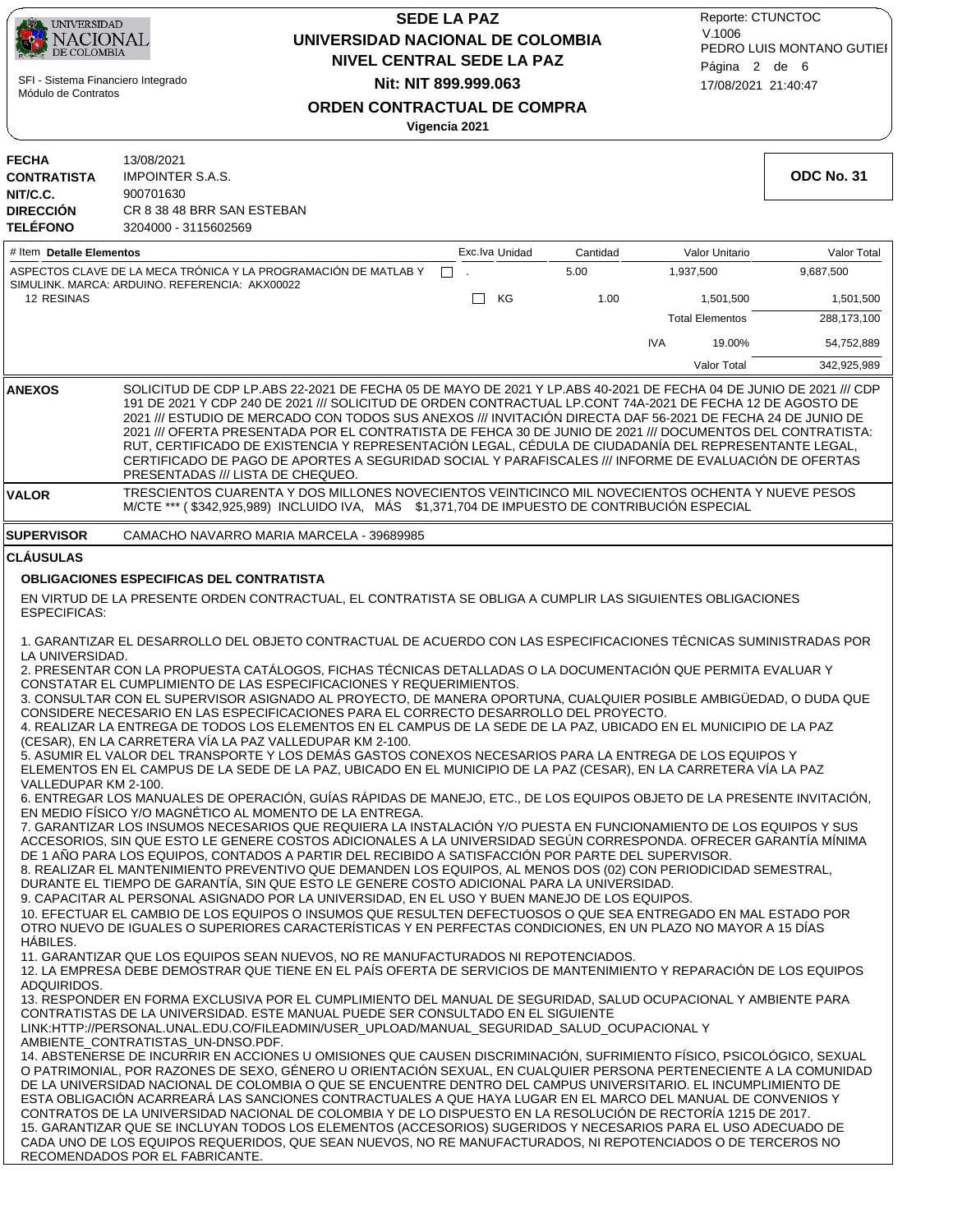

## **NIVEL CENTRAL SEDE LA PAZ SEDE LA PAZ UNIVERSIDAD NACIONAL DE COLOMBIA Nit: NIT 899.999.063**

17/08/2021 21:40:47 PEDRO LUIS MONTANO GUTIEI Reporte: CTUNCTOC V.1006 Página 3 de 6

## **ORDEN CONTRACTUAL DE COMPRA**

**Vigencia 2021**

| FECHA           | 13/08/2021                 |
|-----------------|----------------------------|
| CONTRATISTA     | <b>IMPOINTER S.A.S.</b>    |
| NIT/C.C.        | 900701630                  |
| DIRECCIÓN       | CR 8 38 48 BRR SAN ESTEBAN |
| <b>TELÉFONO</b> | 3204000 - 3115602569       |

**ODC No. 31**

### **PLAZO DE ENTREGA**

PARA EFECTUAR LA ENTREGA DE LOS ELEMENTOS OBJETO DE ESTA ORDEN CONTRACTUAL, EL CONTRATISTA TENDRA PLAZO DE HASTA CIEN 100 DÍAS CONTADOS A PARTIR DE LA FECHA DE LEGALIZACIÓN.

### **FORMA DE PAGO**

LA UNIVERSIDAD PAGARA EL VALOR PACTADO AL CONTRATISTA, EL CUAL INCLUYE LOS IMPUESTOS, GRAVAMENES Y RETENCIONES A QUE HAYA LUGAR O SE DERIVEN DEL MISMO, EN UN ÚNICO PAGO QUE SE HARÁ EFECTIVO PREVIA PRESENTACIÓN POR PARTE DEL CONTRATISTA DE LA FACTURA Y DE LA CERTIFICACION EN LA QUE CONSTE QUE EL CONTRATISTA SE ENCUENTRA AL DIA EN EL PAGO DE APORTES A SEGURIDAD SOCIAL Y PARAFISCALES, CONFORME A LO DISPUESTO EN LA LEY 789 DE 2002, INGRESO AL ALMACÉN Y CONSTANCIA DE CUMPLIMIENTO EXPEDIDA POR EL SUPERVISOR.

### **LUGAR DE EJECUCION**

LA PAZ - CESAR.

### **LUGAR DE ENTREGA**

REALIZAR LA ENTREGA DE TODOS LOS ELEMENTOS EN EL CAMPUS DE LA SEDE DE LA PAZ, UBICADO EN EL MUNICIPIO DE LA PAZ (CESAR), EN LA CARRETERA VÍA LA PAZ VALLEDUPAR KM 2-100.

### **DESTINO**

VICERRECTORÍA SEDE DE LA PAZ.

### **NOTA**

LA OFERTA PRESENTADA POR EL CONTRATISTA DE FECHA 30 DE JUNIO DEL 2021 HACE PARTE INTEGRAL DE LA PRESENTE ORDEN CONTRACTUAL.

### **RESPONSABLE DE LA SUPERVISION**

 **SUPERVISION/ INTERVENTOR** LA SUPERVISION DE LA PRESENTE ORDEN CONTRACTUAL SERA EJERCIDA POR EL(LA) VICERRECTOR(A) DE LA SEDE DE LA PAZ.

EL SUPERVISOR O INTERVENTOR, PARA EJERCER EL ADECUADO SEGUIMIENTO A LA EJECUCION DE LA ORDEN CONTRACTUAL QUE LE HA SIDO ASIGNADA, DEBERA DAR CUMPLIMIENTO A LAS OBLIGACIONES ESTIPULADAS EN LOS ARTICULOS 92 A 94 DEL MANUAL DE CONVENIOS Y CONTRATOS ADOPTADO MEDIANTE RESOLUCION DE RECTORIA NO. 1551 DE 2014, Y LAS DEMAS NORMAS QUE LO COMPLENTEN, ADICIONEN O SUSTITUYAN.

### **RESPONSABLE DE BIENES ANTE INVENTARIOS (PARA ODC)**

LOS ELEMENTOS QUEDARAN A CARGO DE:

OLGA LUZ PEÑAS FELIZZOLA C.C. N° 52.153.758 CARGO: DOCENTE CORREO: OLPENASF@UNAL.EDU.CO DEPENDENCIA: DIRECCIÓN ACADÉMICA SEDE DE LA PAZ TELEFONO: 3005628161

### **INHABILIDADES E INCOMPATIBILIDADES**

EL CONTRATISTA MANIFIESTA EXPRESAMENTE A LA UNIVERSIDAD QUE NO ESTA INCURSO EN NINGUNA CAUSAL INHABILIDAD O INCOMPATIBILIDAD CONTENIDA EN LA CONSTITUCION POLITICA NI EN LA LEY, Y QUE SERAN DE SU EXCLUSIVA RESPONSABILIDAD LAS CONSECUENCIAS QUE SE DERIVEN DE LAS ANTECEDENTES O SOBREVINIENTES.

### **SISTEMA DE SEGURIDAD SOCIAL INTEGRAL Y PARAFISCALES**

LAS PARTES SE COMPROMETEN A CUMPLIR LAS OBLIGACIONES ESTABLECIDAS EN EL ARTICULO 50 DE LA LEY 789 DE 2002, MODIFICADO POR LA LEY 828 DE 2003.

### **PREVENCION DE VIOLENCIAS BASADAS EN GENERO O VIOLENCIA SEXUAL (CONTRATOS, OTROSIS)**

EL CONTRATISTA SE OBLIGA PARA CON LA UNIVERSIDAD A ABSTENERSE DE INCURRIR EN ACCIONES U OMISIONES QUE CAUSEN DISCRIMINACIÓN, SUFRIMIENTO FÍSICO, SICOLÓGICO, SEXUAL O PATRIMONIAL, POR RAZONES DE SEXO, GÉNERO U ORIENTACIÓN SEXUAL, EN CUALQUIER PERSONA PERTENECIENTE A LA COMUNIDAD DE LA UNIVERSIDAD NACIONAL DE COLOMBIA O QUE SE ENCUENTRE DENTRO DEL CAMPUS UNIVERSITARIO.

EL INCUMPLIMIENTO DE LA MENCIONADA CLAUSULA ACARREARÁ LAS SANCIONES CONTRACTUALES A QUE HAYA LUGAR EN EL MARCO DEL MANUAL DE CONVENIOS Y CONTRATOS DE LA UNIVERSIDAD NACIONAL DE COLOMBIA Y DE LO DISPUESTO EN LA RESOLUCIÓN DE RECTORÍA NO. 1215 DE 2017.

### **SOLUCION DE CONTROVERSIAS CONTRACTUALES**

ANTES DE ACUDIR A LAS INSTANCIAS JUDICIALES, LAS PARTES BUSCARÁN RESOLVER CUALQUIER DIFERENCIA O DISCREPANCIA SURGIDA CON OCASIÓN DEL PRESENTE CONTRATO, DE FORMA ÁGIL, RÁPIDA Y DIRECTA, MEDIANTE LA APLICACIÓN DE LOS MECANISMOS ALTERNATIVOS DE SOLUCIÓN DE CONFLICTOS, TALES COMO LA CONCILIACIÓN, LA MEDIACIÓN O LA TRANSACCIÓN.

### **AUTORIZACIÓN DE TRATAMIENTO DE DATOS PERSONALES (CONTRATOS, OTROSIS)**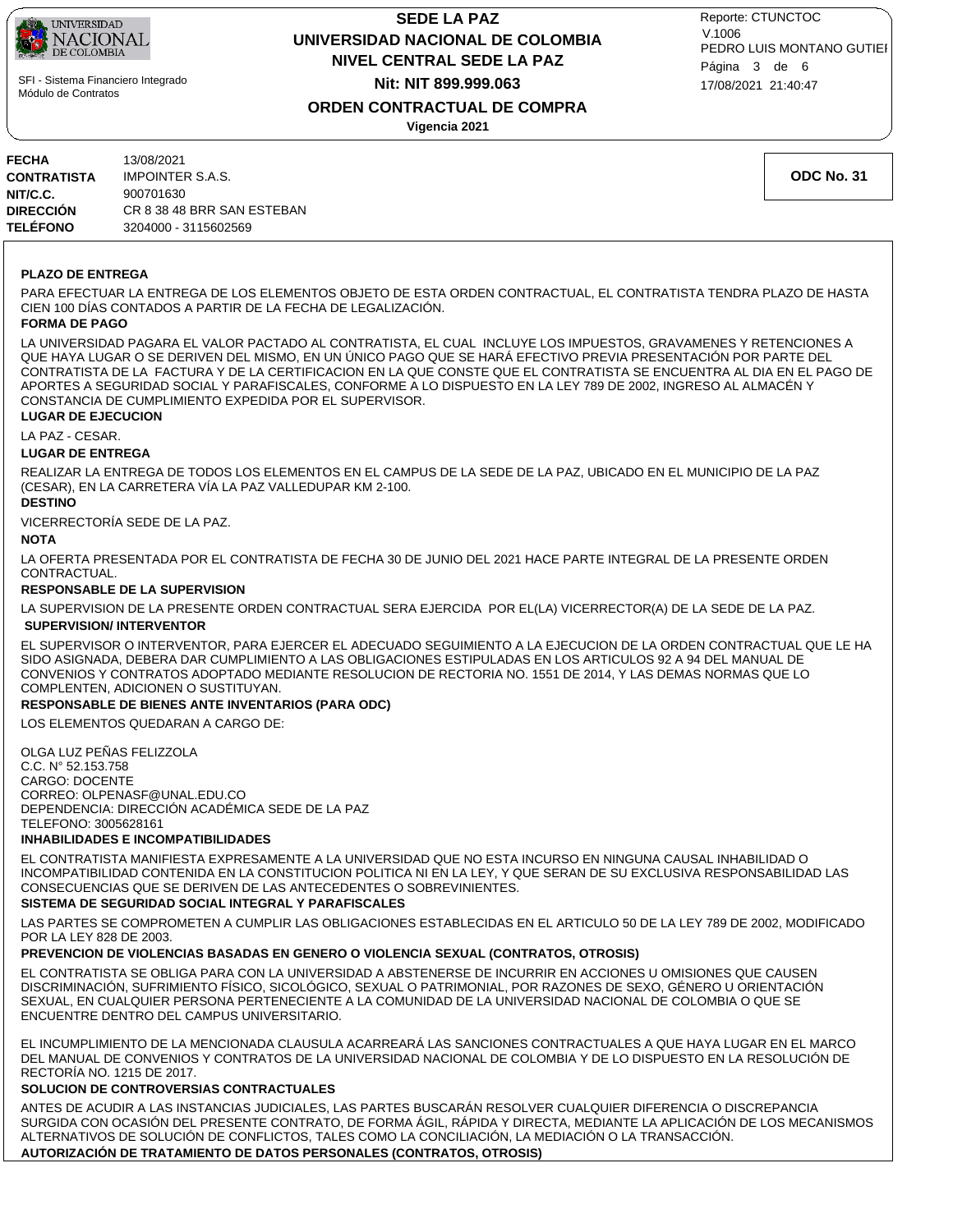

## **NIVEL CENTRAL SEDE LA PAZ SEDE LA PAZ UNIVERSIDAD NACIONAL DE COLOMBIA Nit: NIT 899.999.063**

17/08/2021 21:40:47 PEDRO LUIS MONTANO GUTIEI Reporte: CTUNCTOC V.1006 Página 4 de 6

**ORDEN CONTRACTUAL DE COMPRA**

**Vigencia 2021**

| FECHA              | 13/08/2021                 |
|--------------------|----------------------------|
| <b>CONTRATISTA</b> | <b>IMPOINTER S.A.S.</b>    |
| NIT/C.C.           | 900701630                  |
| DIRECCIÓN          | CR 8 38 48 BRR SAN ESTEBAN |
| <b>TELÉFONO</b>    | 3204000 - 3115602569       |
|                    |                            |

**ODC No. 31**

### **AUTORIZACIÓN DE TRATAMIENTO DE DATOS PERSONALES (CONTRATOS, OTROSIS)**

AUTORIZO DE MANERA EXPRESA E INEQUÍVOCA A LA UNIVERSIDAD NACIONAL DE COLOMBIA PARA QUE DÉ TRATAMIENTO SOBRE LA RECOLECCIÓN, ALMACENAMIENTO, USO, CIRCULACIÓN Y LA SUPRESIÓN DE LOS DATOS PERSONALES INDISPENSABLES, OPCIONALES Y SENSIBLES QUE SE HAYAN RECOLECTADO EN FECHAS ANTERIORES O QUE SE REQUIERAN EN UN FUTURO PARA EL DESARROLLO ADECUADO DE LA RELACIÓN ENTRE LAS PARTES DEL PRESENTE CONTRATO, AUTORIZO LA CESIÓN NACIONAL O TRANSFERENCIA INTERNACIONAL DE DATOS A: I) ENTIDADES PÚBLICAS O ADMINISTRATIVAS EN EJERCICIO DE SUS FUNCIONES LEGALES O POR ORDEN JUDICIAL; II) TERCEROS CON LOS CUALES LA UNIVERSIDAD HAYA CELEBRADO CONTRATOS, PARA LA REALIZACIÓN DE TAREAS TERCERIZADAS RELACIONADAS CON, O DERIVADAS DEL SERVICIO EDUCATIVO Y DEMÁS RELACIONADOS; III) TERCEROS PAÍSES, CUANDO SE REQUIERA PARA REALIZAR LOS FINES DE LA EDUCACIÓN BINACIONAL O PARA LA REALIZACIÓN DE ALGUNA ACTIVIDAD EDUCATIVA EN ESTOS TERCEROS PAÍSES O PARA EL DESARROLLO DE ACTIVIDADES DE MEJORAMIENTO DEL SERVICIO EDUCATIVO, AUTORIZO EL TRATAMIENTO DE LOS DATOS DE MENORES DE EDAD COMO REPRESENTANTE LEGAL DEL MENOR; AUTORIZO EL TRATAMIENTO DE DATOS SENSIBLES ENTRE OTROS EL USO DE SISTEMAS BIOMÉTRICOS Y VIDEO VIGILANCIA QUE PUEDE SER MONITOREADO SIN QUE ESTO IMPLIQUE VIOLACIÓN A SUS DERECHOS A LA INTIMIDAD Y DIGNIDAD; AUTORIZO AL TRATAMIENTO DE DATOS PRIVADOS COMO FOTOGRAFÍAS Y VIDEOS PARA QUE SEAN PUBLICADOS EN LA REDES SOCIALES Y DEMÁS FINALIDADES ESTABLECIDAS DENTRO DE NUESTRA POLÍTICA DE PROTECCIÓN DE DATOS PERSONALES, ASÍ COMO NO SE UTILIZARÁ EN NINGÚN CASO LOS DATOS PERSONALES PARA FINES DIFERENTES A LOS ESTIPULADOS EN NUESTRA POLÍTICA.

**CONFIDENCIALIDAD** CON MI FIRMA CERTIFICO CONOCER LA POLÍTICA DE PROTECCIÓN DE DATOS PERSONALES DEL RESPONSABLE DEL TRATAMIENTO Y LOS DERECHOS QUE ME ASISTEN EN MI CALIDAD DE TITULAR DE DATOS PERSONALES, ENTRE LOS QUE SE ENCUENTRAN LOS SIGUIENTES: I) CONOCER, ACTUALIZAR Y RECTIFICAR SUS DATOS PERSONALES II) SOLICITAR PRUEBA DE LA AUTORIZACIÓN OTORGADA, SALVO CUANDO LA LEY NO LO REQUIERA; III) PREVIA SOLICITUD, SER INFORMADO SOBRE EL USO QUE SE HA DADO A SUS DATOS PERSONALES, POR EL RESPONSABLE O QUIENES POR CUENTA DE ÉSTE REALICEN EL TRATAMIENTO DE SUS DATOS PERSONALES; IV) PRESENTAR ANTE LAS AUTORIDADES COMPETENTE QUEJAS POR VIOLACIONES AL RÉGIMEN LEGAL COLOMBIANO DE PROTECCIÓN DE DATOS PERSONALES; V) REVOCAR LA PRESENTE AUTORIZACIÓN Y/O SOLICITAR LA SUPRESIÓN DE SUS DATOS PERSONALES CUANDO LA AUTORIDAD COMPETENTE DETERMINE QUE EL RESPONSABLE INCURRIÓ EN CONDUCTAS CONTRARIAS A LA LEY Y A LA CONSTITUCIÓN, Y VI) ACCEDER EN FORMA GRATUITA A SUS DATOS PERSONALES QUE HAYAN SIDO OBJETO DE TRATAMIENTO. ESTOS LOS PUEDE EJERCER A TRAVÉS DE LOS CANALES DISPUESTOS Y DISPONIBLES EN WWW.UNAL.EDU.CO O E-MAIL: PROTECDATOS\_NA@UNAL.EDU.CO.

EL CONTRATISTA DEBERÁ MANTENER LA CONFIDENCIALIDAD SOBRE TODA LA INFORMACIÓN DE LA UNIVERSIDAD, QUE PUEDA CONOCER DURANTE EL DESARROLLO DE LA ORDEN CONTRACTUAL Y NO UTILIZARA´ INFORMACIÓN DE LA UNIVERSIDAD PARA LA PRESENTACIÓN DE SU PRODUCTO EN OTRAS ORGANIZACIONES. LA PROPIEDAD, TITULARIDAD Y RESERVA DE LOS DATOS E INFORMACIÓN ALMACENADA EN LOS REPOSITORIOS DE DATOS QUE SEAN GENERADOS Y/O UTILIZADOS POR EL CONTRATISTA PARA EL CUMPLIMIENTO DE LAS FUNCIONES CONTRACTUALES PACTADAS, PERTENECEN DE FORMA EXCLUSIVA A LA UNIVERSIDAD. EL CONTRATISTA SE COMPROMETE A RESPETARLA, RESERVARLA, NO COPIARLA Y A GUARDAR ABSOLUTA RESERVA SOBRE TODA LA INFORMACIÓN QUE CONOZCA POR SU ACTIVIDAD O QUE LE SEA DADA A CONOCER POR LA UNIVERSIDAD CON OCASIÓN DEL DESARROLLO DEL OBJETO DEL PRESENTE CONTRATO. PARA ASEGURAR EL CUMPLIMIENTO DE LA OBLIGACIÓN ESTIPULADA EN ESTA CLÁUSULA, EL CONTRATISTA SE OBLIGA A DEVOLVER DE INMEDIATO AL INTERVENTOR Y/O SUPERVISOR DESIGNADO POR LA UNIVERSIDAD, TODA LA INFORMACIÓN FACILITADA PARA LA PRESTACIÓN DEL OBJETO CONTRACTUAL, EN LA MEDIDA EN QUE YA NO RESULTE NECESARIA EN LA EJECUCIÓN DEL MISMO, ABSTENIÉNDOSE DE MANTENER COPIA PARCIAL O TOTAL DE LA INFORMACIÓN Y DOCUMENTOS OBTENIDOS O GENERADOS CON OCASIÓN DE LA RELACIÓN CONTRACTUAL AL VENCIMIENTO DEL PLAZO DE DURACIÓN.

EN TODO CASO, SI EL CONTRATISTA UTILIZA LA INFORMACIÓN PARA SU PROPIO PROVECHO DISTINTO AL OBJETO CONTRACTUAL O PARA ENTREGARLA O DARLA A CONOCER A TERCEROS, DEBERÁ INDEMNIZAR A LA UNIVERSIDAD Y RESPONDER A LOS TERCEROS POR TODOS LOS PERJUICIOS OCASIONADOS, SIN MENOSCABO DE LAS ACCIONES LEGALES A QUE HAYA LUGAR. SI POR LA NATURALEZA DEL OBJETO CONTRACTUAL SE DEBE REALIZAR UNA TRANSFERENCIA O TRASMISIÓN INTERNACIONAL DE DATOS PERSONALES, ESTA SE REGIRÁ BAJO LA NORMATIVIDAD VIGENTE DE CADA PAÍS AL QUE SEA ENVIADA Y TRATADA LA INFORMACIÓN, EL ALCANCE DE ESTE COMPROMISO DE CONFIDENCIALIDAD SE EXTENDERÁ A EMPLEADOS Y/O TERCEROS INVOLUCRADOS EN LA EJECUCIÓN DEL PRESENTE CONTRATO Y SERÁ RESPONSABLE DE QUE ESTOS CUMPLAN CON EL MANEJO CONFIDENCIAL DE LA INFORMACIÓN Y DE ACUERDO A LA POLÍTICA DE DATOS PERSONALES DEL RESPONSABLE

### **SUSPENSION**

EN CASO DE PRESENTARSE LA OCURRENCIA DE HECHOS AJENOS A LA VOLUNTAD DE LAS PARTES, CIRCUNSTANCIAS DE FUERZA MAYOR O CASO FORTUITO, INTERÉS Y CONVENIENCIA MUTUA E INTERÉS PÚBLICO, SE PODRÁ SUSPENDER TEMPORALMENTE LA EJECUCIÓN DEL CONTRATO, PARA LO CUAL EL SUPERVISOR O INTERVENTOR REMITIRÁ AL ORDENADOR DEL GASTO LA SOLICITUD CON UN INFORME QUE JUSTIFIQUE LA NECESIDAD DE SUSPENDER SU EJECUCIÓN Y EL PLAZO REQUERIDO. EL JEFE DE CONTRATACIÓN RECOMENDARÁ AL ORDENADOR DEL GASTO SOBRE LA ACEPTACIÓN DE LA SUSPENSIÓN DE LA EJECUCIÓN CONTRACTUAL.EL ORDENADOR DEL GASTO ACEPTARÁ LA SUSPENSIÓN DEL CONTRATO Y PROCEDERÁ A FIRMAR EL DOCUMENTO DE SUSPENSIÓN RESPECTIVA, REMITIÉNDOSE COPIA DE LA MISMA POR PARTE DEL SUPERVISOR O INTERVENTOR A LA COMPAÑÍA ASEGURADORA O BANCO GARANTE (EN CASO QUE APLIQUE). EL TÉRMINO DE LA SUSPENSIÓN DEBE SER DETERMINADO O DETERMINABLE Y PARA LA REINICIACIÓN DE LA EJECUCIÓN DE LA ORDEN CONTRACTUAL EN EL DOCUMENTO DE SUSPENSIÓN SE ESTIPULARÁ LA FECHA DE REINICIO.ES FUNCIÓN DEL SUPERVISOR O INTERVENTOR VERIFICAR QUE UNA VEZ REINICIADA LA EJECUCIÓN CONTRACTUAL EL CONTRATISTA AMPLÍE O PRORROGUE LA VIGENCIA DE LA GARANTÍA PACTADA EN LA ORDEN CONTRACTUAL, EN CASO QUE APLIQUE.

### **CESION**

ES PROHIBIDO AL CONTRATISTA CEDER LA PRESENTE ORDEN CONTRACTUAL EN FORMA TOTAL O PARCIAL, SIN LA PREVIA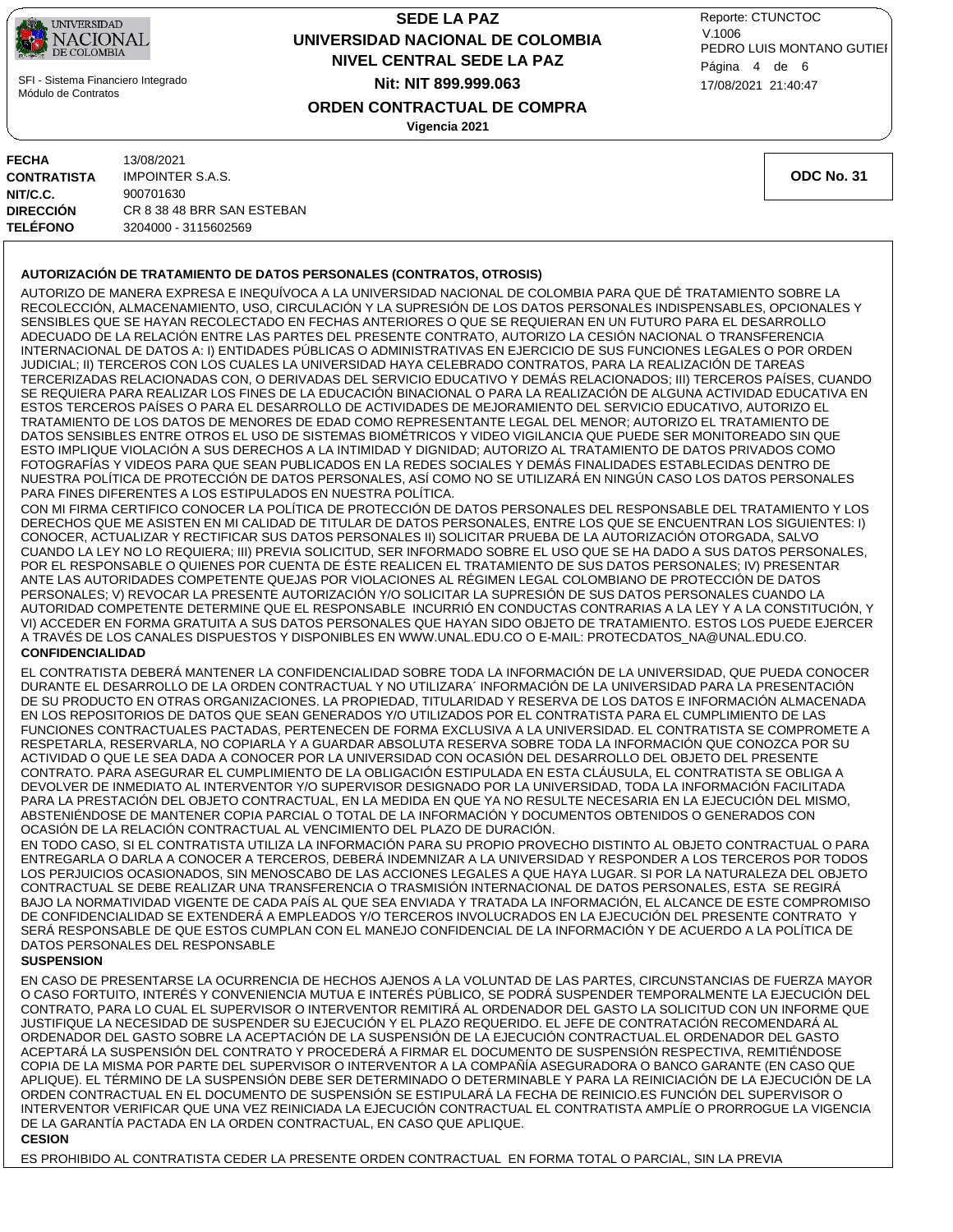

## **NIVEL CENTRAL SEDE LA PAZ SEDE LA PAZ UNIVERSIDAD NACIONAL DE COLOMBIA Nit: NIT 899.999.063**

17/08/2021 21:40:47 PEDRO LUIS MONTANO GUTIEI Reporte: CTUNCTOC V.1006 Página 5 de 6

## **ORDEN CONTRACTUAL DE COMPRA**

**Vigencia 2021**

| 13/08/2021                 |
|----------------------------|
| <b>IMPOINTER S.A.S.</b>    |
| 900701630                  |
| CR 8 38 48 BRR SAN ESTEBAN |
| 3204000 - 3115602569       |
|                            |

**ODC No. 31**

### **CESION**

AUTORIZACIÓN POR ESCRITO DEL ORDENADOR DEL GASTO DE LA UNIVERSIDAD.

### **SUBCONTRATACION**

CUALQUIER SUBCONTRATACION QUE EL CONTRATISTA PRETENDA HACER PARA LA EJECUCION DE LA ORDEN CONTRACTUAL, DEBERA SER APROBADA PREVIAMENTE Y POR ESCRITO POR LA UNIVERSIDAD. EL CONTRATISTA SERA RESPONSABLE DEL CUMPLIMIENTO POR PARTE DE SUS SUBCONTRATISTAS, DE LAS EXIGENCIAS COMERCIALES, ECONOMICAS Y JURIDICAS ESTABLECIDAS POR LA UNIVERSIDAD, Y EN CONSECUENCIA SERA RESPONSABLE SOLIDARIAMENTE CON EL SUBCONTRATISTA POR LOS PERJUICIOS DE TODA INDOLE QUE LA UNIVERSIDAD, SUS CLIENTES O USUARIOS PUEDAN SUFRIR COMO CONSECUENCIA DE LA LABOR DEL SUBCONTRATISTA. LOS SUBCONTRATOS NO EXIMIRAN AL CONTRATISTA DE SUS RESPONSABILIDADES CONTRACTUALES NI LAS ATENUARA. LA UNIVERSIDAD NO ASUMIRA NINGUNA OBLIGACION DIRECTA O INDIRECTA CON EL SUBCONTRATISTA, NI ESTA EN LA OBLIGACION DE TENER NINGUN CONTACTO O ENTENDIMIENTO CON LOS SUBCONTRATISTAS, SIENDO EL CONTRATISTA EL DIRECTAMENTE OBLIGADO A RESPONDER ANTE LA UNIVERSIDAD POR LA ACTIVIDAD SUBCONTRATADA COMO SI EL FUERE EL DIRECTO EJECUTOR DE LA MISMA; EN LOS SUBCONTRATOS SE DEBERA CONSIGNAR EXPRESAMENTE ESTA CIRCUNSTANCIA. EN TODO CASO LA UNIVERSIDAD SE RESERVA EL DERECHO DE EXIGIRLE AL CONTRATISTA, DE SER PROCEDENTE, QUE REASUMA EL CUMPLIMIENTO DE LA OBLIGACION SUBCONTRATADA, O EL CAMBIO DEL SUBCONTRATISTA, SIN QUE SE DERIVE RESPONSABILIDAD DE NINGUNA CLASE PARA LA UNIVERSIDAD. EN TAL EVENTO, EL CONTRATISTA DEBERA PROCEDER DENTRO DE LOS QUINCE (15) DIAS CALENDARIOS SIGUIENTES A LA COMUNICACION DE LA UNIVERSIDAD.

### **MULTAS**

EN CASO DE QUE EL CONTRATISTA INCURRA EN INCUMPLIMIENTO PARCIAL DE LAS OBLIGACIONES DERIVADAS DE LA PRESENTE ORDEN CONTRACTUAL, LA UNIVERSIDAD, MEDIANTE RESOLUCION MOTIVADA QUE PRESTARA MERITO EJECUTIVO, PODRA IMPONER MULTAS DIARIAS, A RAZÓN DEL 0,01% DEL VALOR CONTRACTUAL DE LA OBLIGACIÓN O PARTE INCUMPLIDA, MIENTRAS PERSISTA EL INCUMPLIMIENTO, SIN QUE SUMADAS SUPEREN EL 20% DEL VALOR DE LA ORDEN CONTRACTUAL O CONTRATO.

### **CLAUSULA PENAL**

SE PACTA COMO CLÁUSULA PENAL PECUNIARIA LA SUMA EQUIVALENTE AL VEINTE POR CIENTO (20%) DEL VALOR TOTAL DEL CONTRATO, LA CUAL SE HARÁ EFECTIVA POR PARTE DE LA UNIVERSIDAD, EN CASO DE ATRASO O INCUMPLIMIENTO POR PARTE DEL CONTRATISTA DE CUALQUIERA DE LAS OBLIGACIONES SURGIDAS DEL PRESENTE CONTRATO. DICHA SUMA PODRÁ SER TOMADA DIRECTAMENTE DE LAS GARANTÍAS, O DE SER EL CASO, SE COBRARÁ POR JURISDICCIÓN COACTIVA.

### **CADUCIDAD**

LA UNIVERSIDAD PODRA DAR POR TERMINADA UNA ORDEN CONTRACTUAL Y ORDENAR SU LIQUIDACION, EN AQUELLOS CASOS EN LOS CUALES ADVIERTA QUE HAY CLARAS EVIDENCIAS DE QUE EL CONTRATISTA ESTA INCUMPLIENDO CON LAS OBLIGACIONES CONTRACTUALES Y QUE ESTA CIRCUNSTANCIA AFECTA DE MANERA GRAVE Y DIRECTA LA EJECUCION DE LA MISMA, HASTA EL PUNTO DE CONSIDERAR QUE SE PUEDE PRESENTAR SU PARALISIS. LA DECLARATORIA DE CADUCIDAD SEA CONSTITUTIVA DEL SINIESTRO DE INCUMPLIMIENTO.

### **GARANTIA**

EL CONTRATISTA CONSTITUIRÁ POR SU CUENTA Y A FAVOR DE LA UNIVERSIDAD NACIONAL DE COLOMBIA, UNA PÓLIZA DE SEGURO O GARANTÍA QUE AMPARE LOS SIGUIENTES RIESGOS:

A) CUMPLIMIENTO DE LAS OBLIGACIONES ADQUIRIDAS: EN CUANTÍA MÍNIMA EQUIVALENTE AL VEINTE POR CIENTO (20%) DEL VALOR TOTAL DE LA ORDEN CONTRACTUAL Y CON VIGENCIA IGUAL AL PLAZO DE LA MISMA(O) Y SEIS (6) MESES MÁS.

B) CALIDAD Y CORRECTO FUNCIONAMIENTO DE LOS BIENES: POR CUANTIA MINIMA EQUIVALENTE AL VEINTE POR CIENTO (20%) DEL VALOR TOTAL DE LA ORDEN CONTRACTUAL Y CON VIGENCIA MINIMO DE DOS (2) AÑOS CONTADOS A PARTIR DE LA FECHA DE SUSCRIPCION DEL ACTA DE RECIBO A SATISFACCION DE LOS EQUIPOS.

### **PERFECCIONAMIENTO, LEGALIZACION Y EJECUCION(SUPERIOR)**

LA PRESENTE ORDEN CONTRACTUAL SE PERFECCIONA CON LA SUSCRIPCIÓN DE LAS PARTES Y EL REGISTRO PRESUPUESTAL.

PARA SU LEGALIZACIÓN SE REQUIERE LA CONSTITUCIÓN POR PARTE DEL CONTRATISTA DE LA GARANTÍA EXIGIDA, Y APROBACIÓN DE LA MISMA POR PARTE DE LA UNIVERSIDAD.

CON EL CUMPLIMIENTO Y APROBACIÓN DE LOS ANTERIORES REQUISITOS Y LOS DEMÁS PACTADOS EN LA PRESENTE ORDEN CONTRACTUAL, PODRÁ DARSE INICIO A SU EJECUCIÓN.

SERÁ RESPONSABILIDAD DEL JEFE DE CONTRATACIÓN O QUIEN HAGA SUS VECES INFORMAR AL SUPERVISOR O INTERVENTOR Y AL CONTRATISTA, A TRAVÉS DE CUALQUIER MEDIO ESCRITO, LA FECHA A PARTIR DE LA CUAL SE HAN CUMPLIDO TODOS LOS REQUISITOS DE PERFECCIONAMIENTO, LEGALIZACIÓN Y EJECUCIÓN. ASÍ MISMO, DEBERÁ PUBLICAR LA ORDEN CONTRACTUAL EN EL SITIO WEB DE CONTRATACIÓN, DENTRO DE LOS CINCO (5) DÍAS HÁBILES SIGUIENTES A SU LEGALIZACIÓN.

### **RECOMENDACION AL ORDENADOR DEL GASTO**

JULIO CESAR CAMACHO ESGUERRA, EN SU CALIDAD DE DIRECTOR ADMINISTRATIVO Y FINANCIERO DE LA SEDE DE LA PAZ, PREVIA VERIFICACIÓN DEL CUMPLIMIENTO DE LOS REQUISITOS, DOCUMENTOS Y PROCEDIMIENTOS EXIGIDOS POR LA NORMATIVIDAD VIGENTE EN LA UNIVERSIDAD, RECOMIENDA AL ORDENADOR DEL GASTO LA SUSCRIPCIÓN DE LA PRESENTE ORDEN CONTRACTUAL CON EL